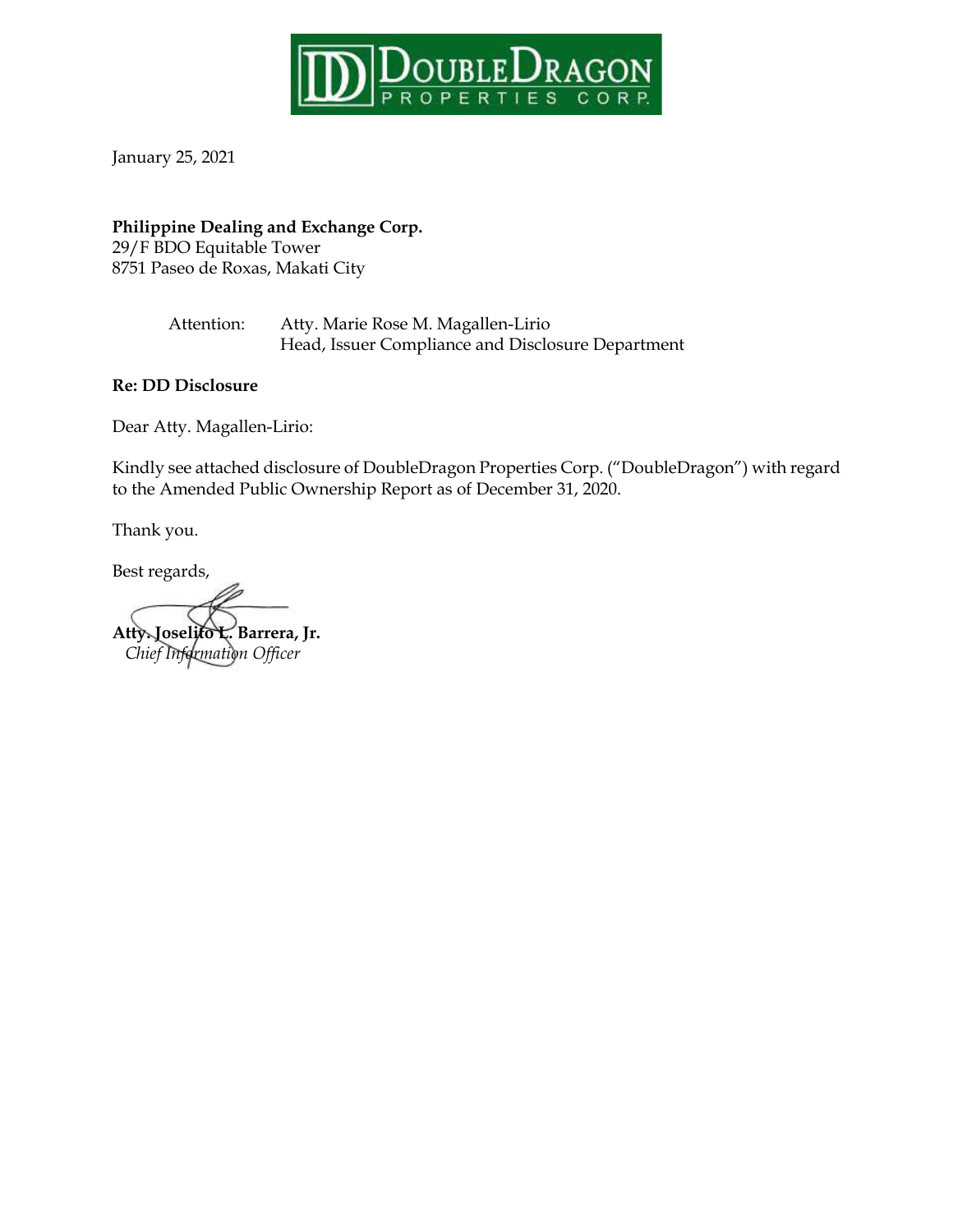*The PSE makes no representation on the accuracy, validity, correctness and completeness of the information stated in the respective PORs of listed companies. The PSE shall use the information contained in the POR submitted by the company in computing a company's weight in the index and this may be updated or adjusted consistent with the policy of the Exchange in managing the PSEi and sector indices.*



MAKING GREAT THINGS HAPPEN FOR YOU.

# **DoubleDragon Properties Corp. DD**

**PSE Disclosure Form POR-1 - Public Ownership Report** *Reference: Amended Rule on Minimum Public Ownership*

## **Report Type**

- **Monthly**
- **Quarterly**
- **Others**

#### **Report Date** Dec 31, 2020

#### **Computation of Public Ownership**

| Number of Issued and<br>Outstanding<br><b>Common Shares</b>           | 2,373,100,600 |
|-----------------------------------------------------------------------|---------------|
| <b>Less: Number of</b><br>Treasury<br><b>Common Shares, if</b><br>any | 5,572,000     |
| Number of<br>Outstanding<br><b>Common Shares</b>                      | 2,367,528,600 |

#### **Less :**

#### **A. Directors**

| <b>Name</b>            | <b>Direct</b> | Indirect | <b>Total direct &amp; indirect shares</b> | % to Total Outstanding Shares |
|------------------------|---------------|----------|-------------------------------------------|-------------------------------|
| Edgar J. Sia II        | 1,351,190     |          | 1,351,190                                 | 0.06                          |
| Tony Tan Caktiong      | 1,000         |          | 1,000                                     |                               |
| Ferdinand J. Sia       | 615,200       |          | 615,200                                   | 0.03                          |
| Rizza Marie Joy J. Sia | 1,000         |          | 1,000                                     |                               |
|                        |               |          |                                           |                               |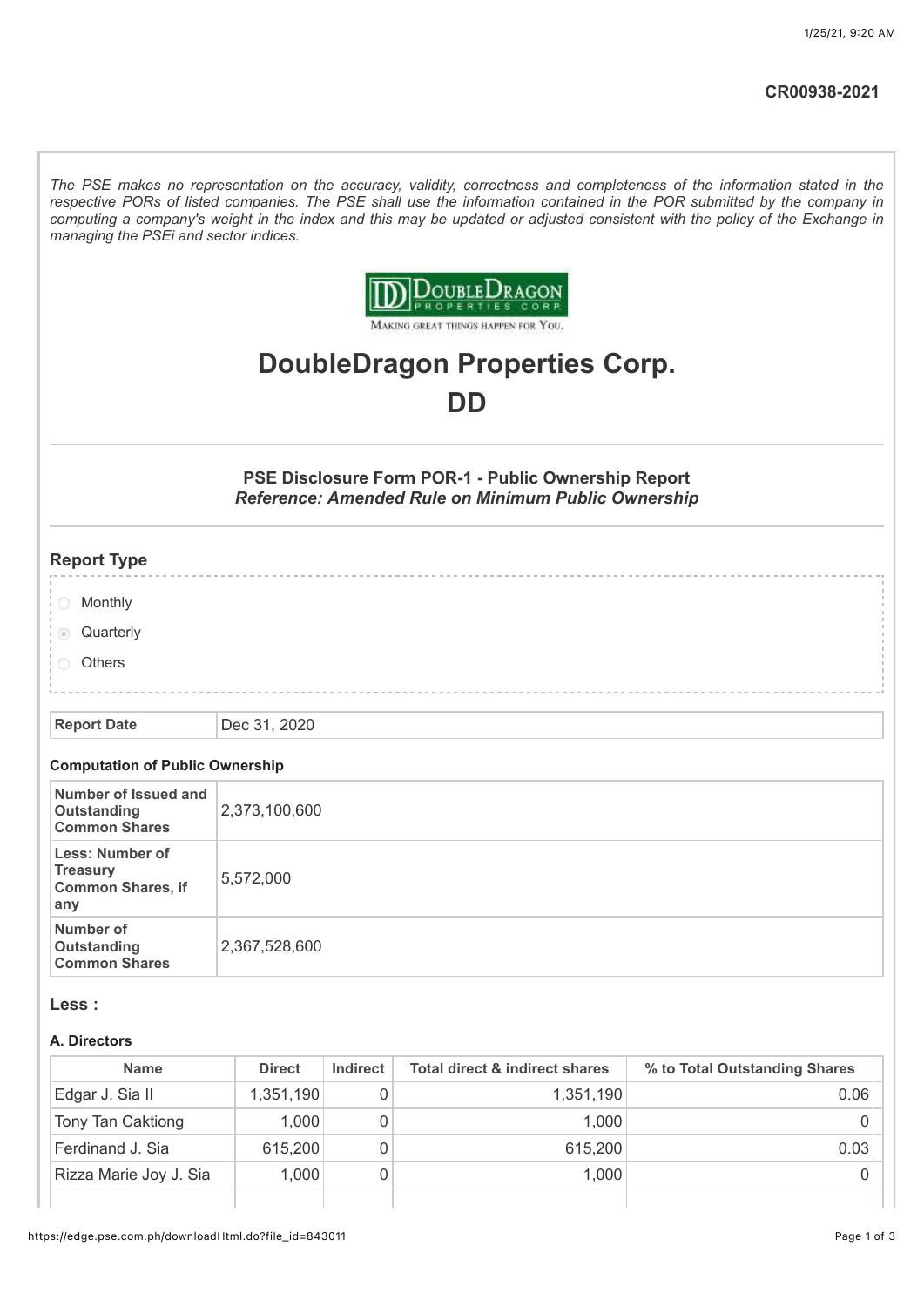| <b>William Tan Untiong</b> | 3,501,000 | 3,501,000 | 0.15 |
|----------------------------|-----------|-----------|------|
| Joseph Tanbuntiong         | 4,001,000 | 4,001,000 | 0.17 |
| Gary P. Cheng              | 250,001   | 250,001   | 0.01 |
| Vicente S. Perez, Jr.      | 250,001   | 250,001   | 0.01 |
|                            | 9,970,392 | 9,970,392 | 0.43 |

#### **B. Officers**

| <b>Name</b>                | <b>Direct</b> | <b>Indirect</b> | <b>Total direct &amp; indirect shares</b> | % to Total Outstanding Shares |
|----------------------------|---------------|-----------------|-------------------------------------------|-------------------------------|
| Edgar J. Sia II            |               |                 |                                           |                               |
| Tony Tan Caktiong          |               |                 |                                           |                               |
| Ferdinand J. Sia           |               |                 |                                           |                               |
| Rizza Marie Joy J. Sia     |               |                 |                                           |                               |
| <b>William Tan Untiong</b> |               |                 |                                           |                               |
| Joseph Tanbuntiong         |               |                 |                                           |                               |
|                            |               |                 |                                           |                               |

# **C. Principal/Substantial Stockholders**

| <b>Name</b>              | <b>Direct</b> | <b>Indirect</b> | Total direct & indirect shares | % to Total Outstanding Shares |
|--------------------------|---------------|-----------------|--------------------------------|-------------------------------|
| Honeystar Holdings Corp. | 824,996,999   |                 | 824,996,999                    | 34.85                         |
| Injap Investments Inc.   | 824,996,999   |                 | 824,996,999                    | 34.85                         |
|                          | 1,649,993,998 |                 | 1,649,993,998                  | 69.7                          |

## **D. Affiliates**

| <b>Name</b> | <b>Direct</b> | Indirect | Total direct & indirect shares | % to Total Outstanding Shares |
|-------------|---------------|----------|--------------------------------|-------------------------------|
| N/A         |               |          |                                |                               |
|             |               |          |                                |                               |

## **E. Government**

| <b>Name</b> | <b>Direct</b> | <b>Indirect</b> | Total direct & indirect shares | % to Total Outstanding Shares |
|-------------|---------------|-----------------|--------------------------------|-------------------------------|
| N/A         |               |                 |                                |                               |
|             |               |                 |                                |                               |

# **F. Banks**

| <b>Name</b> | <b>Direct</b> | Indirect | Total direct & indirect shares | % to Total Outstanding Shares |  |
|-------------|---------------|----------|--------------------------------|-------------------------------|--|
| N/A         |               |          |                                |                               |  |
|             |               |          |                                |                               |  |

### **G. Employees**

| <b>Name</b> | <b>Direct</b> | <b>Indirect</b> | Total direct & indirect shares | % to Total Outstanding Shares |
|-------------|---------------|-----------------|--------------------------------|-------------------------------|
| N/A         |               |                 |                                |                               |
|             |               |                 |                                |                               |

# **H. Lock-Up Shares**

| <b>Name</b> | <b>Direct</b> | <b>Indirect</b> | Total direct & indirect shares | % to Total Outstanding Shares |
|-------------|---------------|-----------------|--------------------------------|-------------------------------|
| N/A         |               |                 |                                |                               |
|             |               |                 |                                |                               |